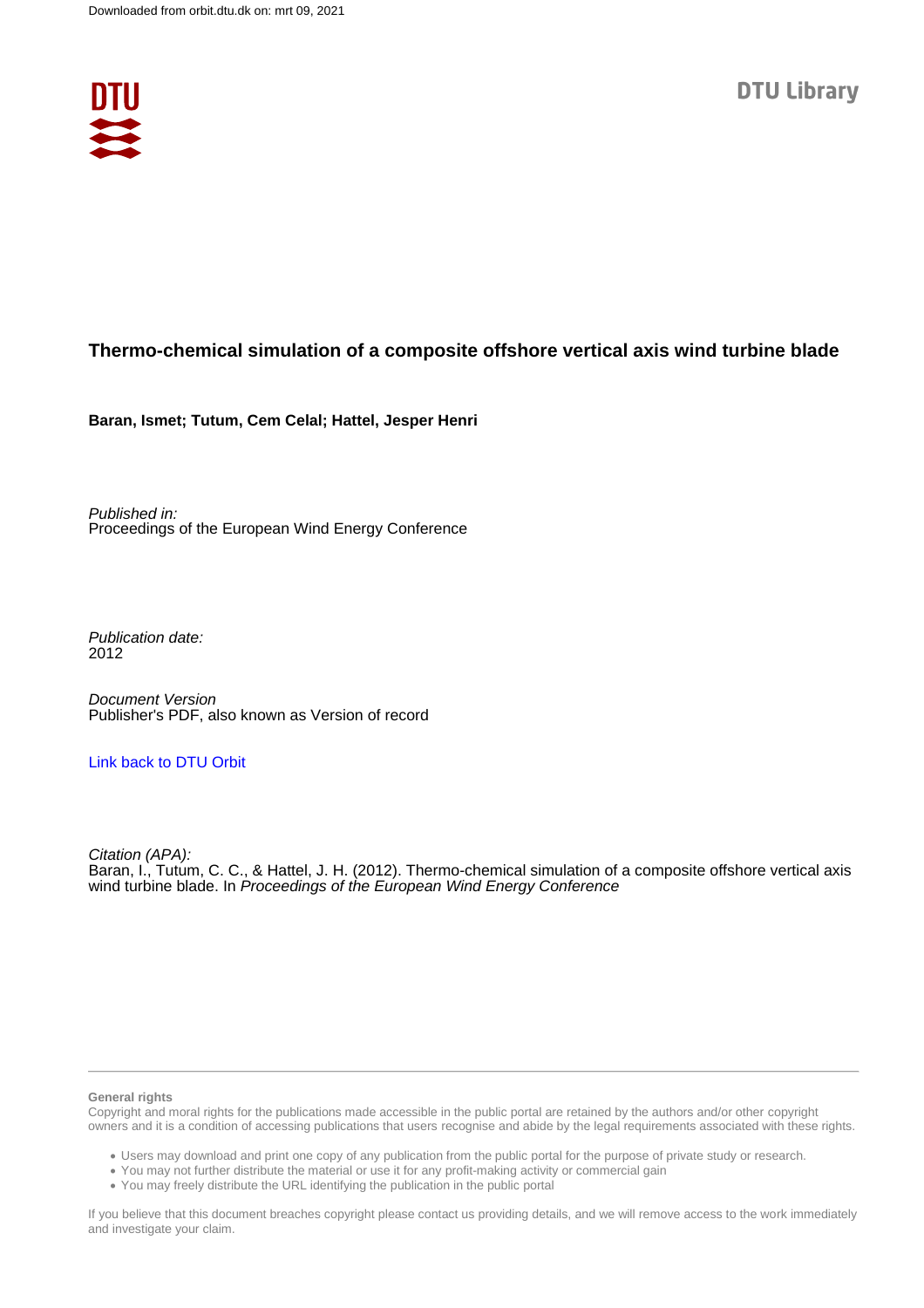# **THERMO-CHEMICAL SIMULATION OF A COMPOSITE OFFSHORE VERTICAL AXIS WIND TURBINE BLADE**

Ismet Baran Department of Mechanical Engineering Technical University of Denmark Kgs. Lyngby, Denmark isbar@mek.dtu.dk

Cem Celal Tutum Department of Mechanical Engineering Technical University of Denmark Kgs. Lyngby, Denmark cctu@mek.dtu.dk

Jesper Henri Hattel Department of Mechanical **Engineering** Technical University of Denmark Kgs. Lyngby, Denmark jhat@mek.dtu.dk

# **Abstract**

In the present study three dimensional steady state thermo-chemical simulation of a pultrusion process is investigated by using the finite element/nodal control volume (FE/NCV) technique. Pultrusion simulation of a composite having a C-shaped cross section is performed as a validation case. The obtained cure degree profiles for specific points match well with those in the literature. Following the validation case, the proposed numerical technique is applied to the modelling of the pultrusion of a composite blade which has a NACA0018 airfoil cross section. The effects of pulling speed and various set temperature schemes of heating platens on the quality of the composite NACA0018 blade are explored.

**Keywords:** Pultrusion, Curing, Computational simulation, Finite element analysis, Airfoil.

# **1. Introduction**

A novel concept of a floating offshore vertical axis wind turbine (VAWT) technology based on the *Darrieus*  design has conceptually been utilized in the DeepWind Project [1,2]. The main objective of the DeepWind is to develop more cost-effective MW-scale wind turbines through innovative technologies for the sea environment rather than advancing existing concepts (i.e. either horizontal axis wind turbine (HAWT) or VAWT) that are based on onshore technology. Hence increasing the simplicity of the design and the manufacturing techniques as well as reducing the total cost of an installed offshore wind farm is the main challenge of the project. The concept is aiming for the deep water and the large-scale wind turbines. The up-scaling potential of the project is 20 MW wind turbines. It is expected that the structural design can be improved to have higher strength-to-weight ratio for larger chord lengths, e.g. 10- 20 m, with deep water offshore floating system (100- 1000 m).

The blade cross section for the VAWT can be constant along the length of the blade. In order to manufacture such a composite blade with a constant profile having such a large chord, the pultrusion technology is one of the most efficient and suitable methods. Besides it is a continuous, automated closedmoulding process, it is also cost effective for high volume production of constant cross section parts. The schematic view of the pultrusion process can be seen in Fig. 1. Since it is a continuous process, there is little waste material being produced at the end of the process. It has been widely used for manufacturing highly strengthened and continuous composite structures, e.g. ballistic resistance panels, spars of ship hulls, thin wall panel joiners, door/window frames, driveshaft of vehicles, etc. Besides the potential in producing large blades in one piece which can be directly manufactured over a single block thus reducing production costs, the pultrusion of the whole blade in smaller pieces and then assembling them afterwards in the form of the Troposkien shape is also considered in the DeepWind project. As a consequence the blades may achieve very high stiffness and resistance against aerodynamic loads as well as vibrations. Another viewpoint of the DeepWind Project is that in principle, a production facility can be put on a ship, and the blades can be produced offshore in lengths of kilometres while using a short die length, e.g. 1 m.



Figure 1. Schematic view of the pultrusion process. Fibers/mats and resin matrix are pulled together in the pultrusion direction by pullers through the heated die and then the cured composite is cut by a saw system.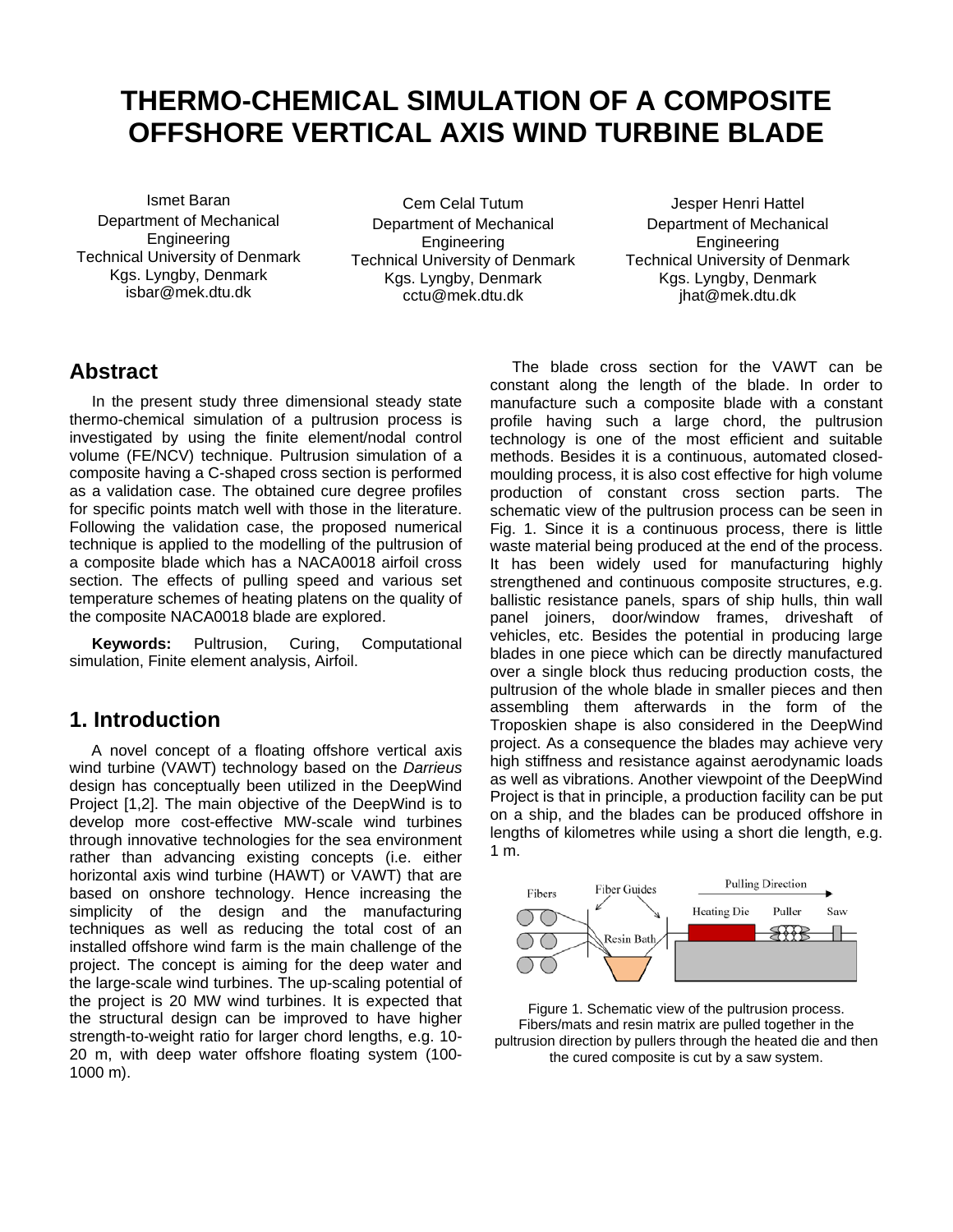In literature there have been several modelling studies specific to the pultrusion process. Generally, thermo-chemical analyses, flow simulations and optimization works have been performed by the use of numerical modelling techniques. In order to simulate the pultrusion process, material behaviour, transport phenomena, material properties and process models should be well defined. The material behaviour can be defined with the reaction kinetics and the chemorheology of the resin system. The transport phenomenon involves the heat (and mass) transfer and fluid flow during the pultrusion process. A complete description of the pultrusion process requires a deep understanding of resin flow, heat transfer, pressure, force (pulling, friction forces etc.) as well as residual stress phenomena via corresponding numerical models.

Transient and steady state temperature and cure degree profiles of the composite and the heating die systems during the pultrusion process have been simulated by using numerical techniques such as finite difference methods (FDM) and finite element methods (FEM) with control volume (CV) technique or nodal control volume (NCV) technique [3-16]. The effects of the resin shrinkage and temperature-dependent material properties on the temperature and the cure degree distributions have been discussed in [10, 11] by using the finite element/nodal control volume (FE/NCV) technique. In addition to the theoretical modelling of the pultrusion process for predicting the temperature, experimental studies related with the pultrusion of various composite profiles such as rods, plates, I-beams etc. have been carried out in [17-23]. Die and post die analyses were performed in [23] for temperature and cure degree profiles at the centerline of the composite material. The effects of convection after the die exit were taken into account in the numerical modelling of the post die analysis. The correct prediction of the post die curing and the temperature distribution has vital importance for the numerical simulation of the residual stress during the cooling of the composite (after the exit from the die).

In the DeepWind project, a numerical simulation tool embracing the pultrusion blade manufacturing process is in the process of being developed in order to investigate the effects of the process parameters on the efficiency of the manufacturing process as well as the quality of the pultruded composite VAWT blades/components. The present paper in particular deals with the thermochemical modelling of pultrusion of a carbon-fiber/Epon 9420/9470/537 epoxy composite VAWT blade with constant NACA0018 airfoil cross section. A threedimensional steady state FE/NCV simulation of a Cshaped cross section is initially performed by using ANSYS as a validation case. Following the validation case, a similar modelling strategy has been applied for the NACA0018 airfoil. Since this profile has symmetry along the centerline of the chord, only the half of the airfoil geometry is used for the FE/NCV calculation to reduce the calculation time. Steady-state heat transfer and exothermic reaction (only for the blade) simulations of the die and the blade are performed by using the commercial FE software ANSYS. Steady-state commercial FE software ANSYS. Steady-state temperature and cure degree profiles of the blade are obtained after performing sequential iterations satisfying convergence. In addition to that the effects of pulling speed and various temperature schemes of the heating platens on the quality of the composite NACA0018 blade are explored.

# **2. Governing Equations**

#### **2.1. Energy Equations**

The steady state heat transfer equations in a Cartesian coordinate system for the composite part (Eq. 1) and the die block (Eq. 2) can be written as

$$
\rho_c C p_c \left( u \frac{\partial T}{\partial x} \right) = k_{x,c} \frac{\partial^2 T}{\partial x^2} + k_{y,c} \frac{\partial^2 T}{\partial y^2} + k_{z,c} \frac{\partial^2 T}{\partial z^2} + q \tag{1}
$$

$$
0 = k_{x,d} \frac{\partial^2 T}{\partial x^2} + k_{y,d} \frac{\partial^2 T}{\partial y^2} + k_{z,d} \frac{\partial^2 T}{\partial z^2}
$$
 (2)

where *T* is temperature, *u* is the pulling speed,  $\rho$  and  $C_p$ are the density and the specific heat respectively,  $k_x$ ,  $k_y$ , and  $k_z$  thermal conductivities in axial  $(x)$ , transverse-width (*y*) and transverse-height (*z*) direction, respectively. The subscriptions *c* and *d* correspond to composite and die respectively. All the material properties used in the simulation are assumed to be constant. The internal heat generation  $(q)$  [W/m<sup>3</sup>] due to the exothermic reaction of epoxy resin is expressed as

$$
q = (1 - V_f) \rho_r Q \tag{3}
$$

where  $V_f$  is the fiber volume ratio and  $Q$  is the specific heat generation rate [W/kg] due to resin exothermic cure reaction.

#### **2.2. Resin Kinetics**

Resin kinetics is an important phenomenon which is related with the exothermic chemical reaction of the resin inside the die. The degree of cure (*α*) can be written as the ratio of the amount of heat generated (*H(t)*) during curing, to the total heat of reaction  $H_{tr}$ :

$$
\alpha = \frac{H(t)}{H_{tr}} \tag{4}
$$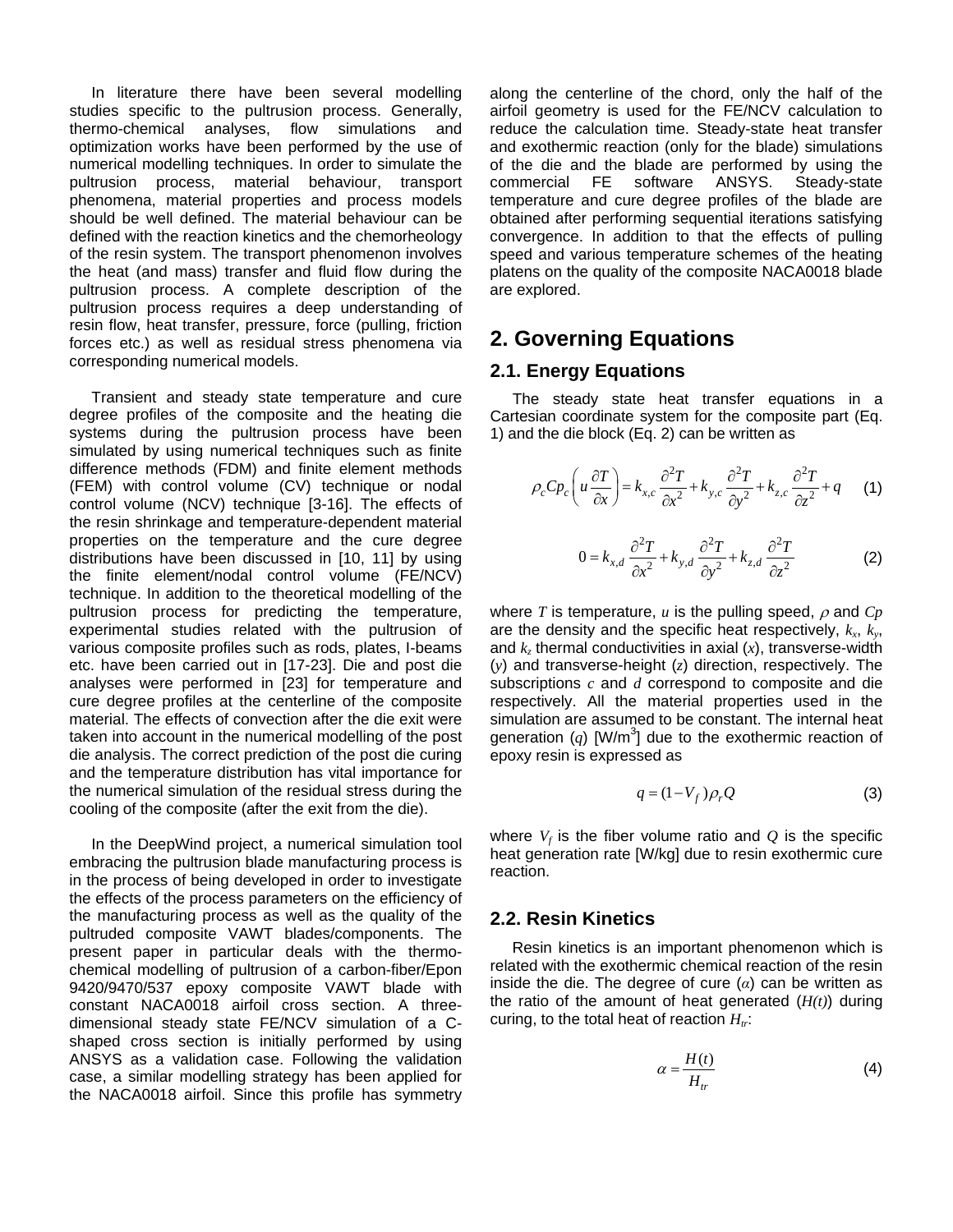The rate of resin reaction, *R(α)*, can be expressed as

$$
R_r(\alpha) = \frac{d\alpha}{dt} = \frac{1}{H_{tr}} \frac{dH(t)}{dt} = K_0 \exp(-\frac{E}{RT})(1-\alpha)^n \tag{5}
$$

where  $K_0$  is a pre-exponential constant,  $E$  is the activation energy,  $H_{tr}$  is the total heat of reaction,  $R$  is the universal gas constant and *n* is the order of reaction (kinetic exponent).  $H_{tr}$ ,  $K_0$ ,  $E$  and  $n$  are experimentally evaluated using differential scanning calorimetry (DSC) [13]. The specific heat generation rate, *Q* (in Eq. 3), is then calculated as [13]

$$
Q = H_{tr} R_r(\alpha) \tag{6}
$$

By using the *chain rule* the rate of cure degree can be expressed as,

$$
\frac{d\alpha}{dt} = \frac{\partial \alpha}{\partial t} + \frac{\partial \alpha}{\partial x}\frac{dx}{dt} = \frac{\partial \alpha}{\partial t} + u\frac{\partial \alpha}{\partial x} \tag{7}
$$

$$
\frac{\partial \alpha}{\partial t} = R_r(\alpha) - u \frac{\partial \alpha}{\partial x}
$$
 (8)

Since a steady state numerical approach is utilized in this study, *∂α/∂t* is taken as 0.

### **3. Numerical Implementation**

The FE/NCV method [13] is implemented for the pultrusion model of the composite part by using ANSYS parametric design language (APDL). The representation of the FE/NCV can be seen in Fig. 2. CVs are defined at the nodes of each finite element. The degree of cure is solved explicitly for these CVs. The internal heat generation inside the composite is highly nonlinear i.e. it depends on the rate of resin reaction in the energy equation of the composite (Eq. 1). In order to develop a stable and fast numerical procedure the source term (*q*) in the energy equation is decoupled from the Eq. 1. The *upwind scheme* is used for the discretization of the cure degree (*u∂α/∂x*) in the resin kinetics equation to overcome oscillatory behavior in the numerical implementation.

The Peclet number, *Pe*, is a dimensionless parameter that indicates the degree of convection term (*u∂T/∂x*) dominance over diffusion term (*k∂<sup>2</sup> T/∂x<sup>2</sup>* ) and given in Eq 9.

$$
Pe = u\Delta x \frac{\rho C p}{k} \tag{9}
$$

where *∆x* is the element size in pulling direction.



Figure 2. Schematic view of the finite element (FE) and control volume (CV) grids in the pulling direction.

ANSYS has a restriction on *Pe* such that the *Pe* should not exceed 2. Therefore the number of elements or the element size in the pulling direction (*x*-direction) is determined according to the requirement *Pe*=2. Steady state discretization of the cure degree relation (Eq. 8) discarding the transient term is written in Eq. 10. After obtaining the cure degree for each CV, *R(α)* and then *q* are calculated for the energy equation of the composite.

$$
u \frac{\alpha_{i,j} - \alpha_{i-1,j}}{\Delta x} = R_r(\alpha)
$$
 (10)

where it is the expression in Eq. 10 which is used in the numerical model in the APDL.

#### **4. Validation Case**

#### **4.1. Problem Description**

Three dimensional thermo-chemical simulation of pultrusion of a composite having a C-shaped cross section is performed as a validation case. The graphite fiber reinforcement (Hercules AS4-12K) and epoxy resin (SHELL EPON9420/9470/537) system is used for the composite. Chrome steel is used as a material for the die block. The material properties and the resin kinetic parameters are given in Table 1 and Table 2, respectively. Lumped material properties of the composite are calculated by the rule of mixture based on the fiber volume ratio  $(V_f)$ .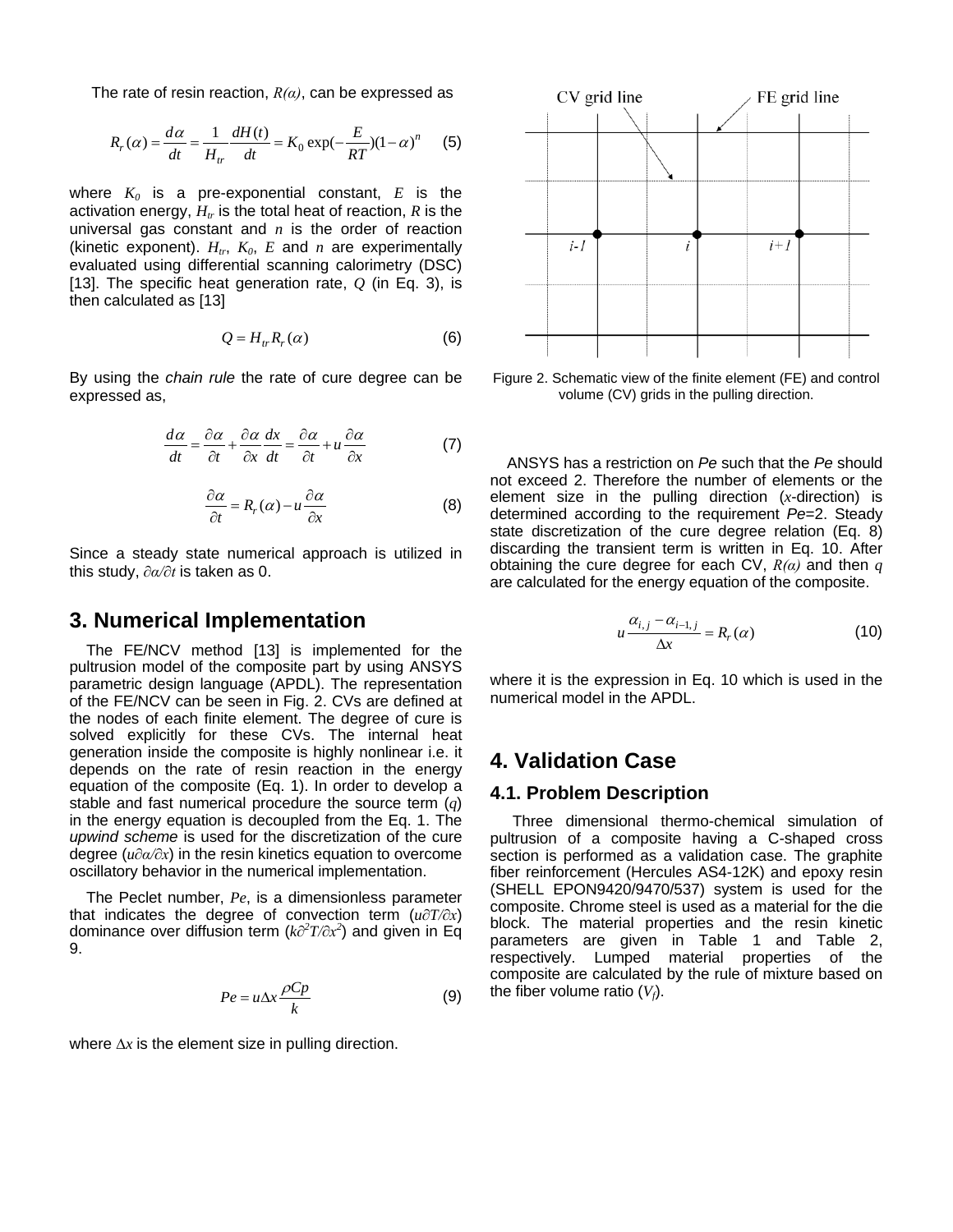| Material                  | $(Kg/m^3)$   | Cр<br>(J/kg K) | Kx<br>(W/m K) | $k_y, k_z$<br>(W/m K) |
|---------------------------|--------------|----------------|---------------|-----------------------|
| Epoxy Resin<br>Fiberglass | 1260<br>2560 | 1255<br>670    | 0.21<br>11.4  | 0.21<br>1.04          |
| Lumped $(V_f =$<br>63.9%) | 2090.7       | 797.27         | 0.905         | 0.559                 |
| <b>Steel Die</b>          | 7833         | 460            | 40            | 40                    |

Table 1. Material properties.

| $H_{tr}$ (J/kg) | $K_0$ (1/s) | $E$ (J/mol) | n    |
|-----------------|-------------|-------------|------|
| 324000          | 191400      | 60500       | 1.69 |

Table 2. Resin kinetic parameters.

The model geometry is seen in Fig. 3. Only half of the cross section has been considered due to the symmetry and an adiabatic thermal boundary condition is applied at the symmetry surface. Three heating platens are placed on the top surface of the die block and the remaining platens are placed on the bottom surface of the die. The corresponding set temperatures of the heaters are given in Table 3. All the surfaces of the die except those on which the heating platens are located are exposed to ambient temperature (27  $^{\circ}$ C) with a convective heat transfer coefficient of 10  $\text{W/m}^2$  K. Along the first 90 mm of the die, water-cooled channels are located in order not to have any resin premature gelation at the inlet of the die. The cross sectional details of the die and the composite are seen in Fig. 4. Total of 1948 and 150 structured elements are used for the composite and the die along the pulling direction, respectively. At the die inlet the degree of cure of the composite is equal to zero and the inlet temperature of the composite is taken as the resin bath temperature ( $[145 °C)$ . At the die exit, an adiabatic boundary condition is applied to the composite in order to separate the physical domain from the outside since the pultrusion is a continuous process. Perfect thermal contact is applied to the interface boundaries between the die and the composite by using thermal contact elements having a very large heat transfer coefficient (HTC) in ANSYS. The convergence limits for the temperature and degree of cure are set to 0.001 °C and 0.0001 respectively.



Figure 3. Symmetric pultrusion model geometry for C-shaped composite. All the dimensions are in mm.



Figure 4. Cross sectional details of the finite elements for the die (left) and the composite (right). All the dimensions are in mm.

| Heater | Heater Heater Heater Heater Heater |       |       |       |       |
|--------|------------------------------------|-------|-------|-------|-------|
| 105.5  | 148.5                              | 200.0 | 115.5 | 146.5 | 200.0 |

Table 3. The set temperatures of the heaters  $[{}^{0}C]$ .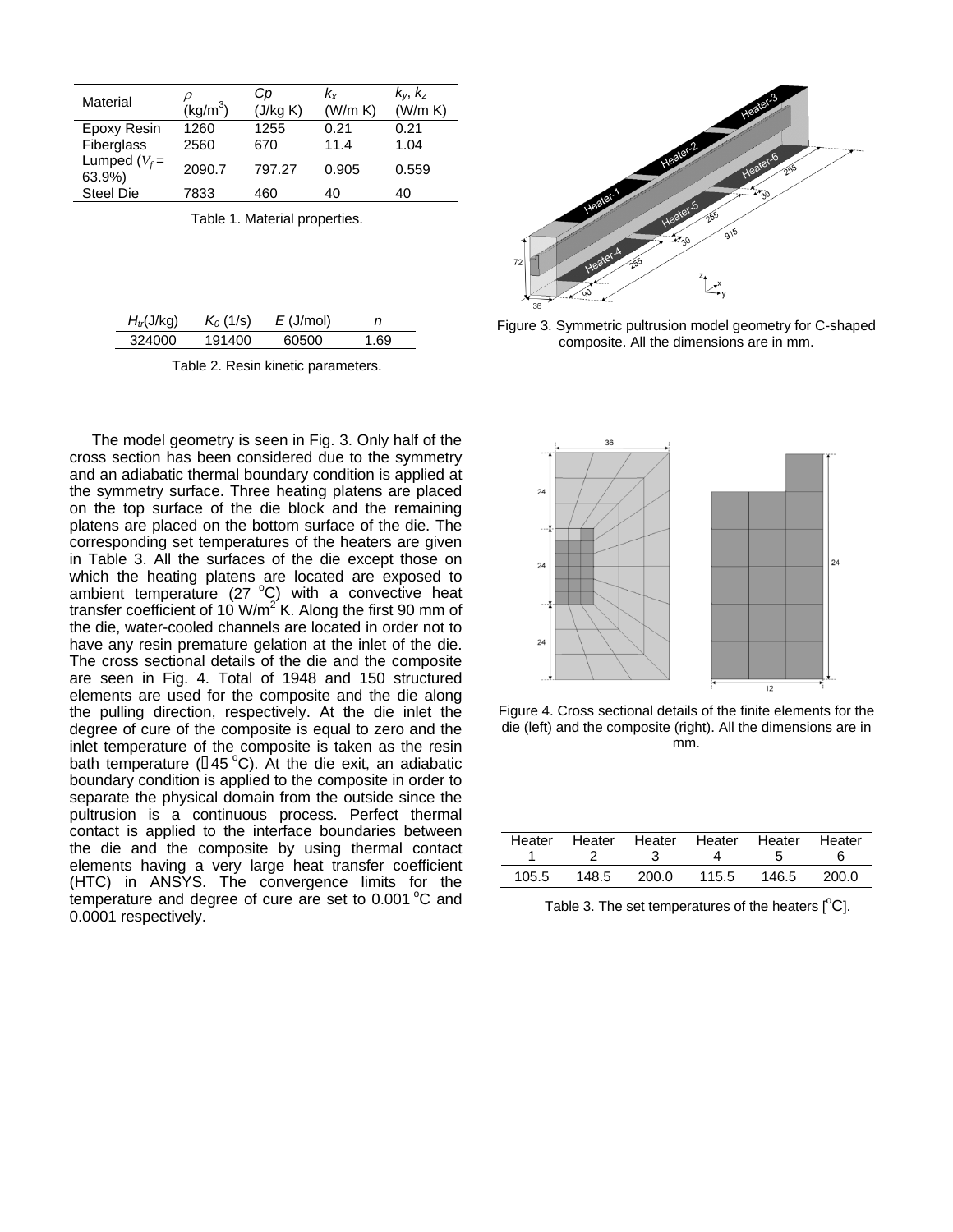#### **4.2. Results and Discussions**

The steady state cure degree profiles seen in Fig. 5 are obtained with a pulling speed of 2.299 mm/s and 63.9% fiber volume ratio. It is seen that the results match well with those obtained by using the FE/NCV method in [4,24]. This shows that the utilized numerical scheme is stable and converged to the correct solution. It is seen from Fig. 5 that point A (along the axial direction) has cured before point B since the resin at the die-part interface cures before the center. However the rate of curing of point B is higher than at point A because the contribution of the internal heat generation is higher at the inner region of the composite. In other words, the contribution of the die temperature to the degree of cure is higher than the contribution of the internal heat generation at the die-part interface and the reverse is for the inner regions of the composite. Therefore the cure degree of point B becomes almost the same as the cure degree of point A at the die exit which is around 0.89.



Figure 5. The cure degree profiles for points A and B.

# **5. Pultrusion of a NACA0018 Profile**

#### **5.1. Problem Description**

Temperature and cure degree simulations of a composite blade having a NACA0018 airfoil section are performed by using the FE/NCV method. The heater locations are selected as being the same as in the validation case, but in this case only three heating platens are included in the numerical model due to the symmetry. The schematic representation of the model is seen in Fig 6. The cross sectional details of the die and the blade are seen in Fig 7. The same material properties and boundary conditions are used as in the validation case for the die and the composite. Two case studies are examined based on the set temperature of the heaters which are given in Table 4. The set temperatures of the

first case study (Case-1) are assumed to be the same as the first three set temperatures in the validation case. For the second case (Case-2), the set temperatures are taken from [23]. In each case, studies with two different pulling speeds, 2.299 mm/s and 3 mm/s, are used. A total of 1948 and 2542 structured elements are used for the composite along the pulling direction in Case-1 and Case-2, respectively.



Figure 6. Pultrusion model geometry for NACA0018 blade. All the dimensions are in mm.



Figure 7. Cross sectional details of the finite elements for the die (the above) and the blade (the below). All the dimensions are in mm.

|        |       | Heater-1 Heater-2 Heater-3 |       |
|--------|-------|----------------------------|-------|
| Case-1 | 105.5 | 148.5                      | 200.0 |
| Case-2 | 171   | 188                        | 188   |

Table 4. The set temperatures  $[°C]$  of the heaters for the two case.

#### **5.2. Results and Discussion**

The predicted temperature and cure degree profiles, which are at points A and B (see Fig, 7), for Case-1 and Case-2 are depicted in Fig. 8 and Fig. 9, respectively.

In both cases, i.e. Case-1 and Case-2, although the pulling speed is increased from 2.299 mm/s to 3 mm/s, the temperature at the die-blade interface (e.g. at point B)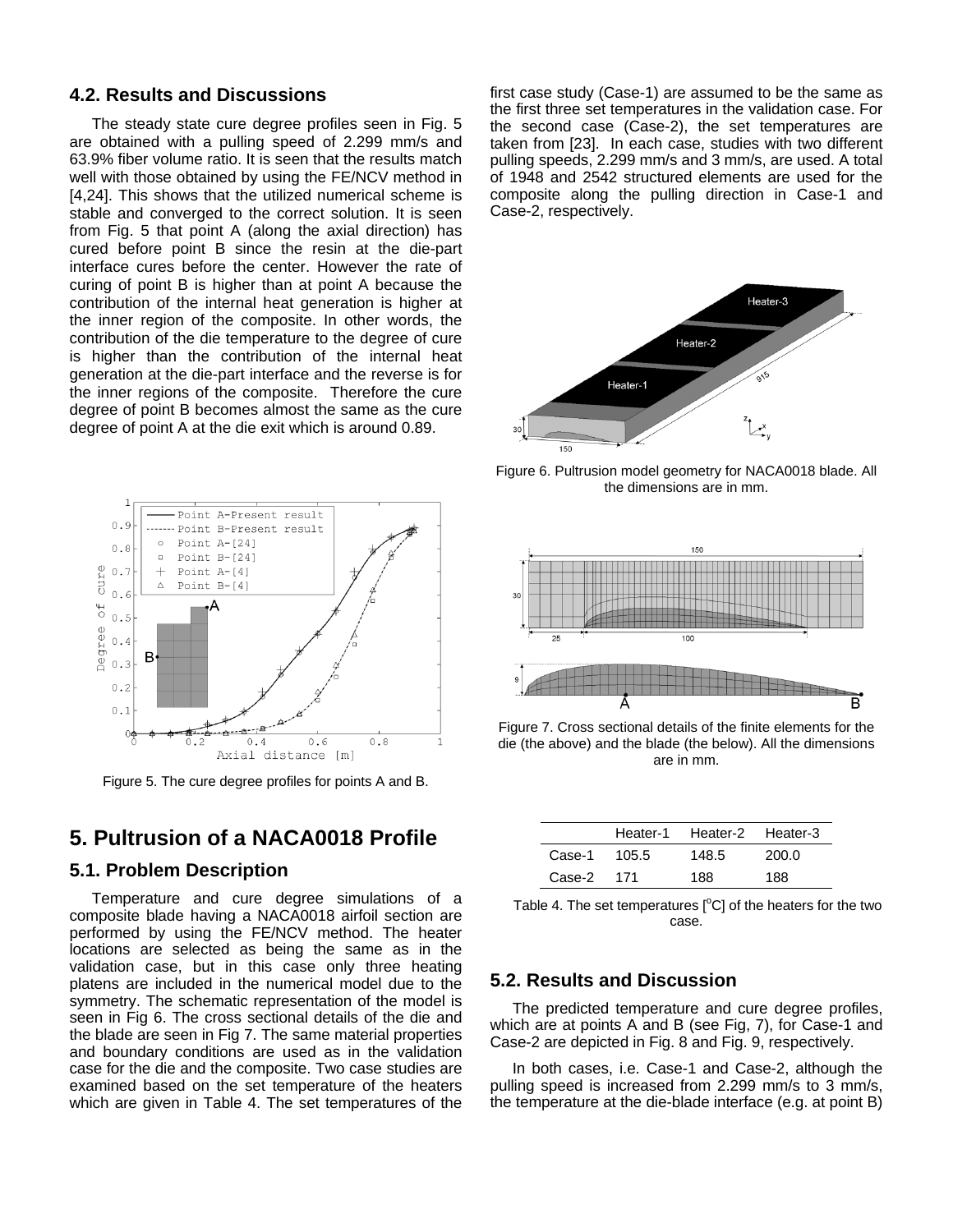remains almost the same. This shows that the conductive terms (*k∂<sup>2</sup> T/∂x<sup>2</sup>* ) are more dominant at the interface than the convective term (*u∂T/∂x*) in the energy equation of the composite blade. On the other hand, the temperature profile at point A shifts right for both case studies due to the increase in speed such that the convective term plays a more significant role at the inner regions. A similar behavior is investigated for the degree of cure distributions by taking the degree of cure equation (Eq. 8) into account. The cure degree profiles at point A shift right further than the point B for two cases as the speed is increased. This indicates that the effect of pulling speed to the cure degree profile at point A is more considerable than the cure degree profile at point B.



b) Cure degree Profiles

Figure 8. Temperature (a) and cure degree (b) profiles at points A and B for Case-1.



Figure 9. Temperature (a) and cure degree (b) profiles at points A and B for Case-2.

The degree of cure values at the die exit are given in Table 5. It is seen that higher cure degree values are obtained at the die exit for Case-2 since the set temperatures of Case-2 are also higher than for Case-1. In addition to that the cure degree of point A at the die exit is decreased approximately by 16% for Case-1 as the pulling speed is increased, however this decrease is approximately 2% for Case-2. Since point B is located at the interface, the decrease in the cure degree of point B at the die exit is almost the same for both cases, i.e. approximately 2-3%. The cure degree distributions at the die exit are shown in Fig. 10 for both cases with a pulling speed of 3 mm/s. It is seen that the exit cure degree distributions are highly dependent on the set temperature of the heaters. The cure degree of the inner part of the blade cross section is higher than the one at the interface for Case-2, whereas the other way around is obtained for Case-1.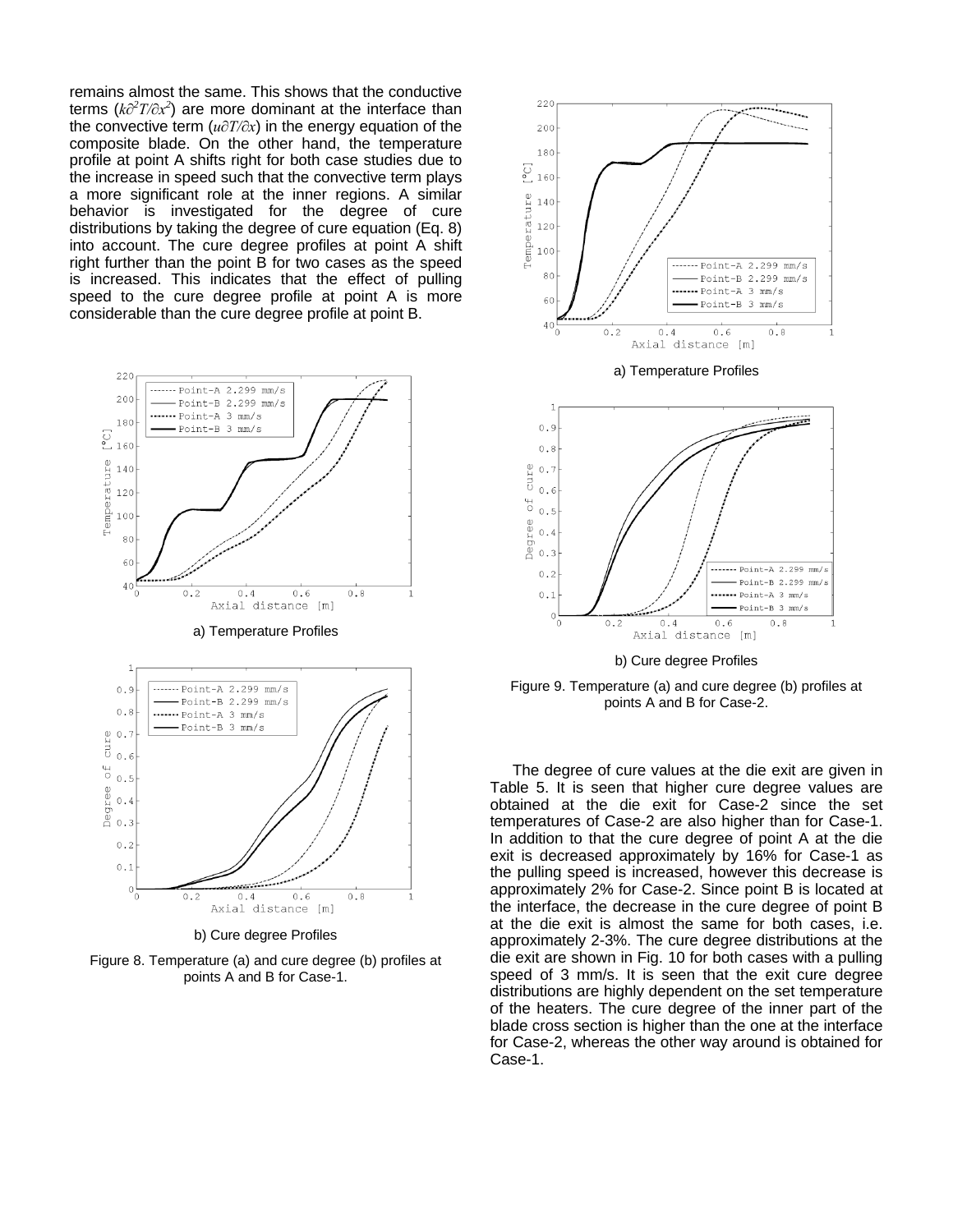|        |               | Point A          |               | Point B          |  |
|--------|---------------|------------------|---------------|------------------|--|
|        | 2.299<br>mm/s | $3 \text{ mm/s}$ | 2.299<br>mm/s | $3 \text{ mm/s}$ |  |
| Case-1 | 0.88          | 0.74             | 0.90          | 0.87             |  |
| Case-2 | 0.96          | 0.94             | 0.94          | 0.92             |  |

Table 5. The degree of cure values at the die exit for the two cases with two different pulling speeds.



b) Case-2, pulling speed of 3 mm/s.

Figure 10. Cure degree distributions at the die exit for Case-1 (a) and Case-2 (b) with pulling speed of 3mm/s. It must be noted that the scales of the figures are not same.

# **6. Conclusion**

In the present work, thermo-chemical simulation of the pultrusion process of a composite NACA0018 blade was studied. In the validation case, the cure degree simulation of a C-shaped composite was performed and the utilized numerical model was found stable and accurate as compared with corresponding results from the literature. Following the validation case, the temperature and the cure degree simulations of the NACA0018 blade was investigated based on the two different set temperature schemes of the heaters (Case-1 and Case-2) with two different pulling speeds. It was observed that higher cure degree values are obtained for Case-2 since the set temperatures of the heaters are also higher than in Case-1. The decrease in the cure degree of point A at the die exit is found as 16% for Case-1 as the pulling speed is increased from 2.299 mm/s to 3 mm/s. On the other this decrease was found as 2% for Case-2. The resin at the inner regions of the composite cured later than the resin located at the diepart interface.

This study shows the significance of the process parameters such as the set temperatures of the heaters and the pulling speed on the quality i.e. cure degree of the pultrusion process of a composite NACA0018 blade. This directly affects the expected mechanical properties of the product as well as the possibility of the defects.

Therefore the optimum process parameters have to be found to get desired mechanical properties of the product. This work also motivates for further use of other profiles with different cross sections of VAWT blades with various inner stiffeners, ribs etc.

# **Acknowledgement**

This work is a part of the *DeepWind* project which has been granted by the European Commission (EC) under FP7 program platform *Future Emerging Technology*.

# **References**

- [1] Vita L, Paulsen US, Pedersen TF, Madsen HA, Rasmussen F. A Novel floating offshore wind turbine concept. EWEC 2009.
- [2] Vita L, Paulsen US, Pedersen TF. A Novel Floating Offshore Wind Turbine Concept: New Developments. EWEC 2010.
- [3] Ahmed F, Joshi SC, Lam YC, Three-dimensional FE-NCV modeling of thermoplastic composites pultrusion. J Thermoplast Compos 2004; 17:447-462.
- [4] Carlone P, Palazzo GS, Pasquino R. Pultrusion manufacturing process development by computational modelling and methods. Math Comput Model 2006; 44:701-709.
- [5] Chachad YR, Roux JA, Vaughan JG. Manufacturing model for three dimensional pultruded graphite epoxy composites. Compos Part A-Appl S 1996; 27:201-210.
- [6] Ding Z, Li S, Lee LJ. Influence of heat transfer and curing on the quality of pultruded composites. ii: Modeling and simulation. Polym Composite 2002; 23:957- 969.
- [7] Gorthala R, Roux JA, Vaughan JG. Resin flow, cure and heat transfer analysis for pultrusion process. J Compos Mater 1994; 28:486-506.
- [8] Joshi SC, Chen X. Time-variant simulation of multi-material thermal pultrusion. Appl Compos Mater 2010; 18:283-296.
- [9] Joshi SC, Lam YC. Integrated approach for modelling cure and crystallization kinetics of different polymers in 3D pultrusion simulation. J Mater Process Tech 2006; 174:178-182.
- [10] Joshi SC, Lam YC. Three-dimensional finite-element/nodalcontrol-volume simulation of the pultrusion process with temperature-dependent material properties including resin shrinkage. Compos Sci Technol 2001; 61:1539-1547.
- [11] Joshi SC, Lam YC. Modelling the effects of resin shrinkage in pultrusion of composites sections. Adv Compos Mater 2000; 9:385-395.
- [12] Kommu S, Khomami B, Kardos JL. Modeling of injected pultrusion processes: A numerical approach. Polym Composite 1998; 19:335-346.
- [13] Liu XL, Crouch IG, Lam YC. Simulation of heat transfer and cure in pultrusion with a general-purpose finite element package. Compos Sci Technol 2000; 60:857-864.
- [14] Suratno BR, Ye L, and Mai YW. Simulation of temperature and curing profiles in pultruded composite rods. Compos Sci Technol 1998; 58:191-197.
- [15] Voorakaranam S, Joseph B, Kardos JL. Modeling and control of an injection pultrusion process. J Compos Mater 1999; 33:1173- 1204.
- [16] Voorakaranam S, Joseph B, Kardos JL. Use of process models to control and optimize pultrusion-type processes. Sampe J 1999; 35:64-72.